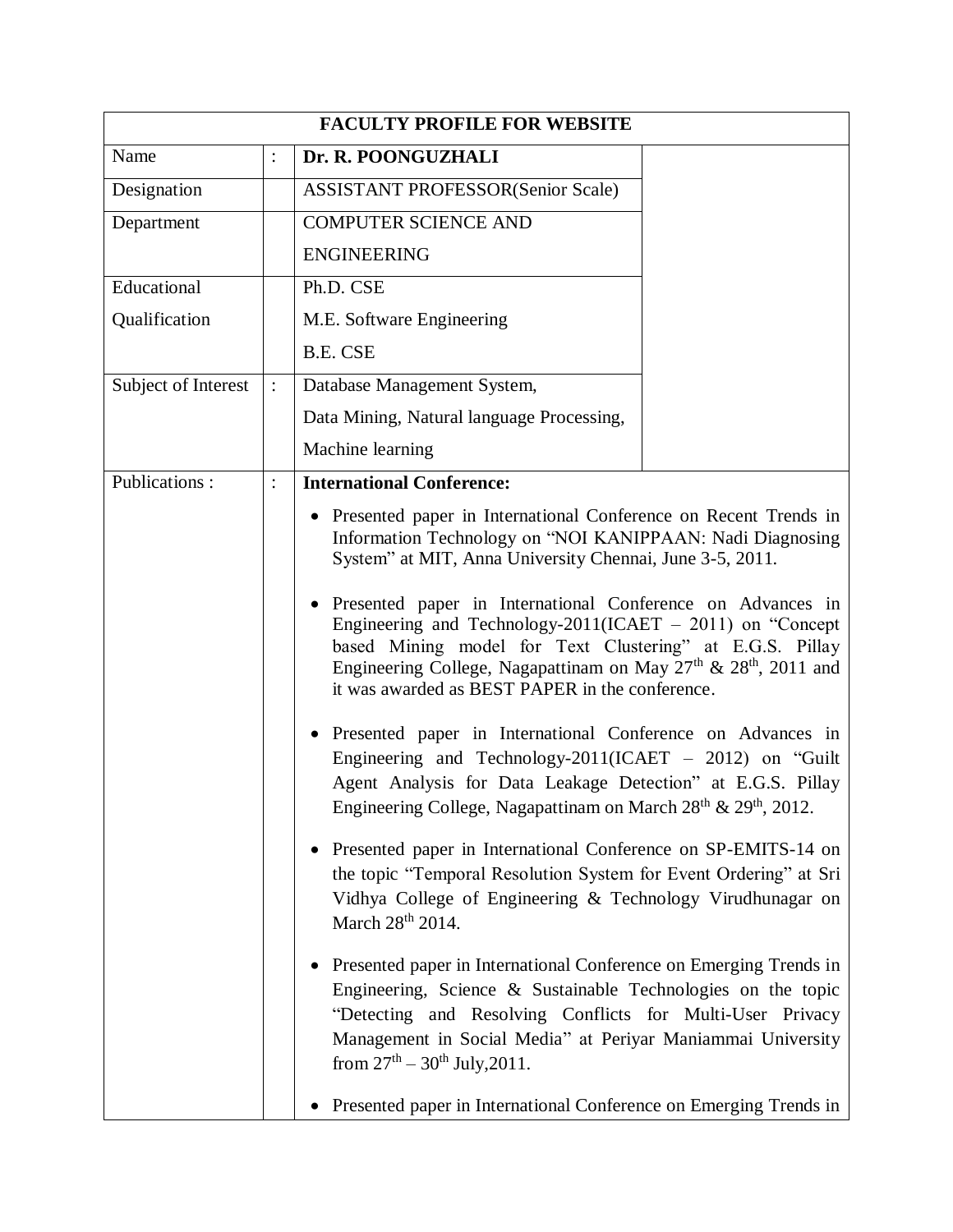| Engineering, Science & Sustainable Technologies 2017 on the<br>topic "Detecting and Resolving Conflicts for Multi-User Privacy<br>Management in Social Media" at Periyar Maniammai University,<br>Vallam                                                                                                               |
|------------------------------------------------------------------------------------------------------------------------------------------------------------------------------------------------------------------------------------------------------------------------------------------------------------------------|
| • Presented paper in International Conference on Emerging Trends in<br>Engineering, Science & Sustainable Technologies 2017 on the<br>topic "Performance Analysis of Classification Algorithms and<br>for Data"<br>Periyar<br>Maniammai<br>Providing<br>Security<br>at<br>University, Vallam.                          |
| Presented paper in International Conference on Advanced<br>Technologies in Power and Robotics Engineering" on the topic<br>"Detection and Classification of Diabetic Retinopathy using<br>Machine Learning" at Arasu Engineering College, Kumbakonam<br>during $20th$ and $21st$ February 2020.                        |
| · Presented paper in International Conference on Advanced<br>Technologies in Power and Robotics Engineering" on the topic<br>"Brain Tumor Detection using Medical Image Processing" at Arasu<br>Engineering College, Kumbakonam during 20 <sup>th</sup> and 21 <sup>st</sup> February<br>2020.                         |
| Presented paper in International Conference on Computing,<br>Communication $\&$ Control on the topic "Analysis on the<br>performance of Some Standard Deep Learning Network Models for<br>Question Answering Task" at Sai Ram Engineering College held<br>on 28 <sup>th</sup> and 29 <sup>th</sup> February 2020.      |
| • Paper Published on "Temporal Question Answering System : A<br>Survey" in Two day National Conference on Sustainable<br>Development through Technology and Management on $10^{th}$ &<br>11 <sup>th</sup> October 2018 in Periyar Maniammai Institute of Science and<br>Technology.                                    |
| Paper Published on "Prediction of Cardiovascular disease using<br>Support Vector Machine Algorithm" in Two day International<br>Conference on Innovative technologies in Electronics and health<br>care on 12 <sup>th</sup> & 13 <sup>th</sup> March 2019 in Periyar Maniammai Institute of<br>Science and Technology. |
| Paper Published on "Home Safety and Security System" in Two                                                                                                                                                                                                                                                            |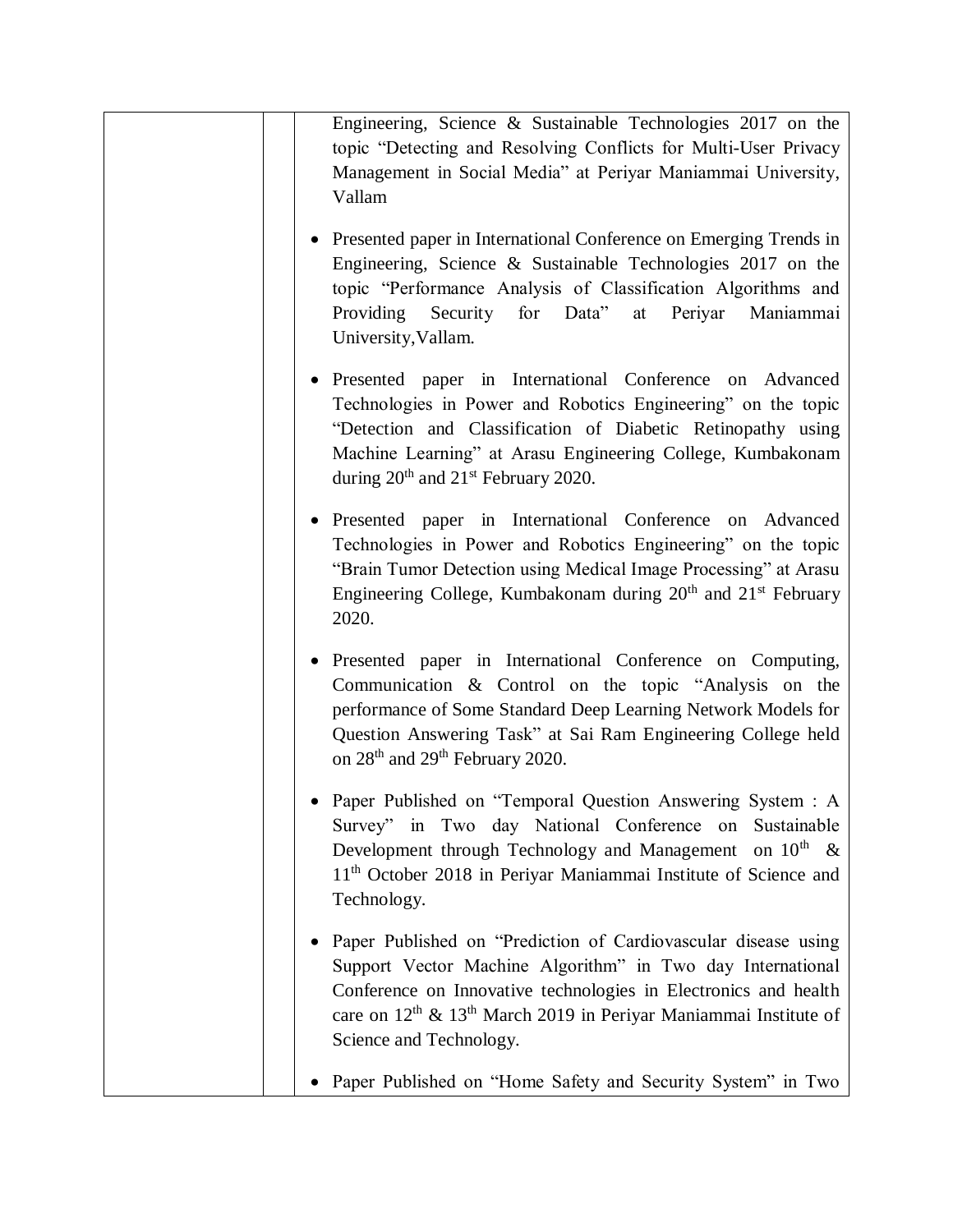| day International Conference on Innovative technologies in<br>Electronics and health care on $12th$ & $13th$ March 2019 in Periyar                                                                                                                                                                                                              |
|-------------------------------------------------------------------------------------------------------------------------------------------------------------------------------------------------------------------------------------------------------------------------------------------------------------------------------------------------|
| Maniammai Institute of Science and Technology.                                                                                                                                                                                                                                                                                                  |
| <b>National Conference:</b>                                                                                                                                                                                                                                                                                                                     |
| • Presented paper entitled "Design and implementation of Query<br>Language for spatial Database" in National Conference on<br>Emerging Technologies and Applications (ETA-2005) held on 1-2<br>October 2005 organized by Computer Science Department of<br>Saurashtra University, Rajkot jointly with Amoghsiddhi Education<br>Society, Sangli. |
| • Presented paper titled "Women Empowerment" in 36 <sup>th</sup> Annual<br>Convention & National Seminar organized by ISTE & Bannari<br>Amman Institute of Technology, Sathyamangalam from 14 to 16<br>Dec 2006.                                                                                                                                |
| • Presented paper entitled "Linear Discriminant Analysis (LDA)<br>based incremental Dimension Reduction Algorithm" in the<br>National conference on Advanced computing Technology on 20 <sup>th</sup><br>& 21 <sup>st</sup> January 2007 organized by Dhanalakshmi Srinivasan Engg<br>College, Perambalur.                                      |
| • Presented paper entitled "Fuzzy ontology Generation for Semantic<br>web" in the National conference on Advanced computing<br>Technology on $20^{th}$ & $21^{st}$ January 2007 organized by<br>Dhanalakshmi Srinivasan Engg college, Perambalur.                                                                                               |
| Presented paper entitled "Implementation of Cryptosystem based<br>on Elliptic curve " in the National conference on Advanced<br>computing Technology on $20^{th}$ & $21^{st}$ January 2007 organized by<br>Dhanalakshmi Srinivasan Engineering college, Perambalur                                                                              |
| Presented paper entitled "IDR/QR:An incremental Dimension<br>Reduction Algorithm Using QR Decomposition" in the National<br>conference on Information and communication Technology,<br>NCICT 2007, Periyar Maniammai College of Technology for<br>Women, Vallam on 8 <sup>th</sup> & 9 <sup>th</sup> Feb 2007.                                  |
| Presented paper entitled "Fuzzy Ontology Generation for Semantic                                                                                                                                                                                                                                                                                |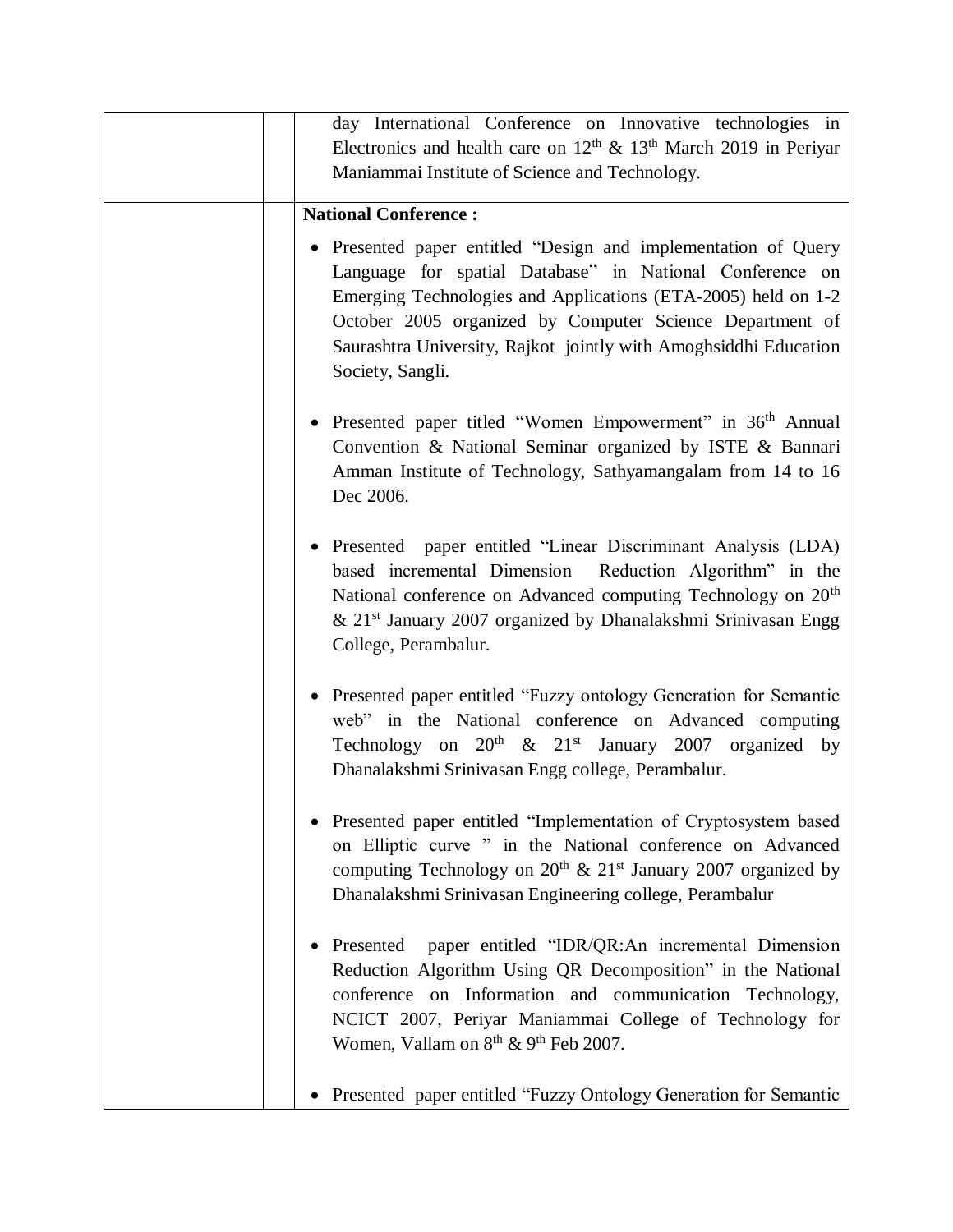| the National<br>conference<br>Web"<br>in<br>Information<br>on<br>and<br>communication Technology, NCICT 2007, Periyar Maniammai<br>College of Technology for Women, Vallam on $8th$ & $9th$ Feb 2007.                                                 |
|-------------------------------------------------------------------------------------------------------------------------------------------------------------------------------------------------------------------------------------------------------|
| • Presented paper entitled "Web Content Management System on<br>Mobile Phone" in the National Conference on Computational<br>Intelligence on 27 <sup>th</sup> April 2009 at VMKV Engineering College,<br>Salem.                                       |
| • Presented paper entitled "Technology Enabled Learning<br>Environment" in 42 <sup>nd</sup> ISTE Annual Convention on 20 <sup>th</sup> -22 <sup>nd</sup><br>December 2012 Organized by ISTE & Anurag Group of<br>Institutions, Hyderabad.             |
| Journal:                                                                                                                                                                                                                                              |
| • Published in PMU Journal of Computing Science and Engineering,<br>on the topic "High Performance Techniques for Word Replacement<br>Attacks in Web", Vol.1 No.2, ISSN: 0976-4240, July - December<br>2010.                                          |
| • Published article on "Survey on Machine Learning Algorithms for<br>Prediction of Cardio Vascular Disease" in the International Journal<br>of Research and Analytical Reviews, Vol.6, Issue 1, E-ISSN 2348-<br>1269, P-ISSN 2349-5138, January 2016. |
| • Published article on "Smart Home Security System" in the<br>International Journal of Research and Analytical Reviews E-ISSN<br>2348-1269, P- ISSN 2349-5138, Vol.6 Issue-1, February 2019.                                                          |
| • Published article on "Prediction of Cardiovascular Disease using<br>Support Vector Machine Algorithm" in the Journal of Emerging<br>Technologies and Innovative Research (JETIR), ISSN-2349-5162<br>Volume 6 Issue 5, May 2019.                     |
| • Published article on "Data Augmentation for Crop Condition<br>Assessment" in the Journal of Emerging Technologies and<br>Innovative Research (JETIR), ISSN-2349-5162, Volume 6 Issue-<br>5, May 2019.                                               |
| • Published article on "Temporal Question Answering System: A                                                                                                                                                                                         |